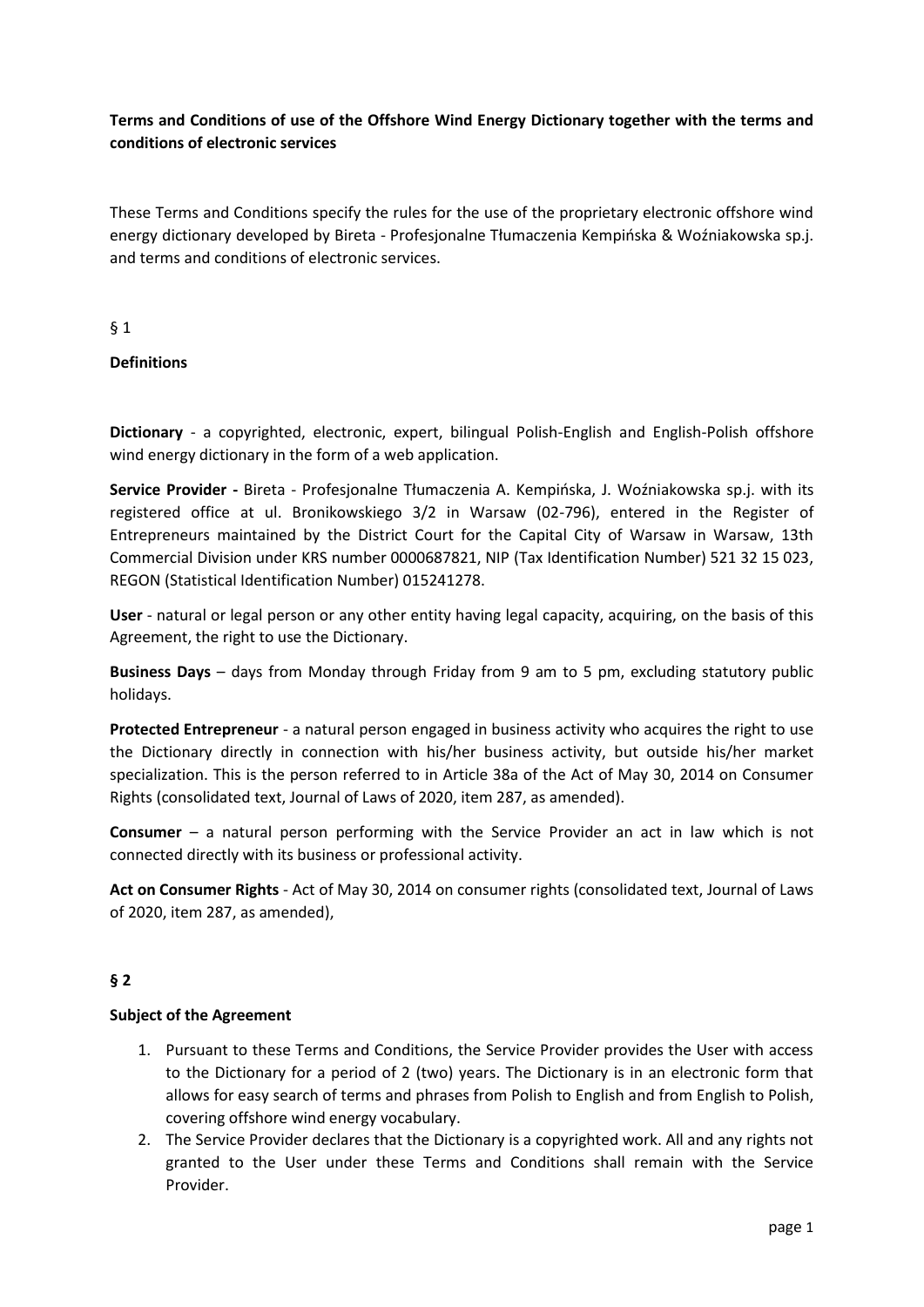- 3. Pursuant to these Terms and Conditions, the Service Provider shall enable the User to use the Dictionary by providing access to the online version of the Dictionary at https://słownikoffshore.bireta.pl under the conditions specified herein.
- 4. Conclusion of the Agreement and granting the User the right to use the Dictionary shall be effected with the use of means of distance communication based on the principles specified herein.
- 5. Conclusion of the Dictionary Use Agreement enables simultaneous use of the Dictionary at 1 workstation (device).

## **§ 3**

### **Conclusion of the Agreement and rules for access to the Dictionary**

- 1. Subject to section 10 below, in order to gain access to the Dictionary, the User has to register via the form available at https://offshore-dict.bireta.pl, in the REGISTRATION tab, and pay the fee for using the Dictionary referred to in § 4.
- 2. In order to register, the User should complete the registration form, including provide his/her data and e-mail address which will also be his/her login.
- 3. When registering, the User who is a consumer or a Protected Entrepreneur is obliged to indicate whether he or she requests access to the Dictionary before the period for withdrawal from the Agreement expires. The Service Provider indicates that if the access to the Dictionary is provided as a result of such a request, the consumer or Protected Entrepreneur loses the right to withdraw from the Agreement as provided for in the Act on Consumer Rights.
- 4. The login provided by the User may not contain any content that is offensive, violates the law or decency, including the content violating third party rights.
- 5. The Service Provider has the right to refuse the User's registration, informing him/her of this fact, when:
	- a) the login specified does not meet the requirements specified in section 4 above;
	- b) the login provided by the User is already assigned to another User;
	- c) the data provided during registration is incorrect;
- 6. After registration, the Service Provider shall send a confirmation of registration and an invoice to the User's e-mail address.
- 7. The Agreement is concluded upon confirmation of the User's registration by the Service Provider, subject to timely payment by the User of the fee for access to the Dictionary referred to in § 4 hereof.
- 8. Upon receipt of payment for access to the Dictionary, the Service Provider shall send to the User an email confirming the activation of access to the Dictionary.
- 9. The access to the Dictionary shall be provided:
	- a) within 1 business day from the day of crediting the Service Provider's account with the payment of the remuneration referred to in  $\S$  4 - in the case of Users who are entrepreneurs (excluding Protected Entrepreneurs);
	- b) within 1 business day from the day of crediting the Service Provider's account with the payment of the remuneration referred to in  $\S$  4 in the case where the User is a consumer or a Protected Entrepreneur who has agreed to start using the Dictionary before the expiry of the deadline for withdrawal from the Agreement;
	- c) on the 20th day from the date of the Agreement, in case the User is a consumer or a Protected Entrepreneur who has not agreed to start using the Dictionary before the expiry of the deadline for withdrawal from the Agreement. The access to the Dictionary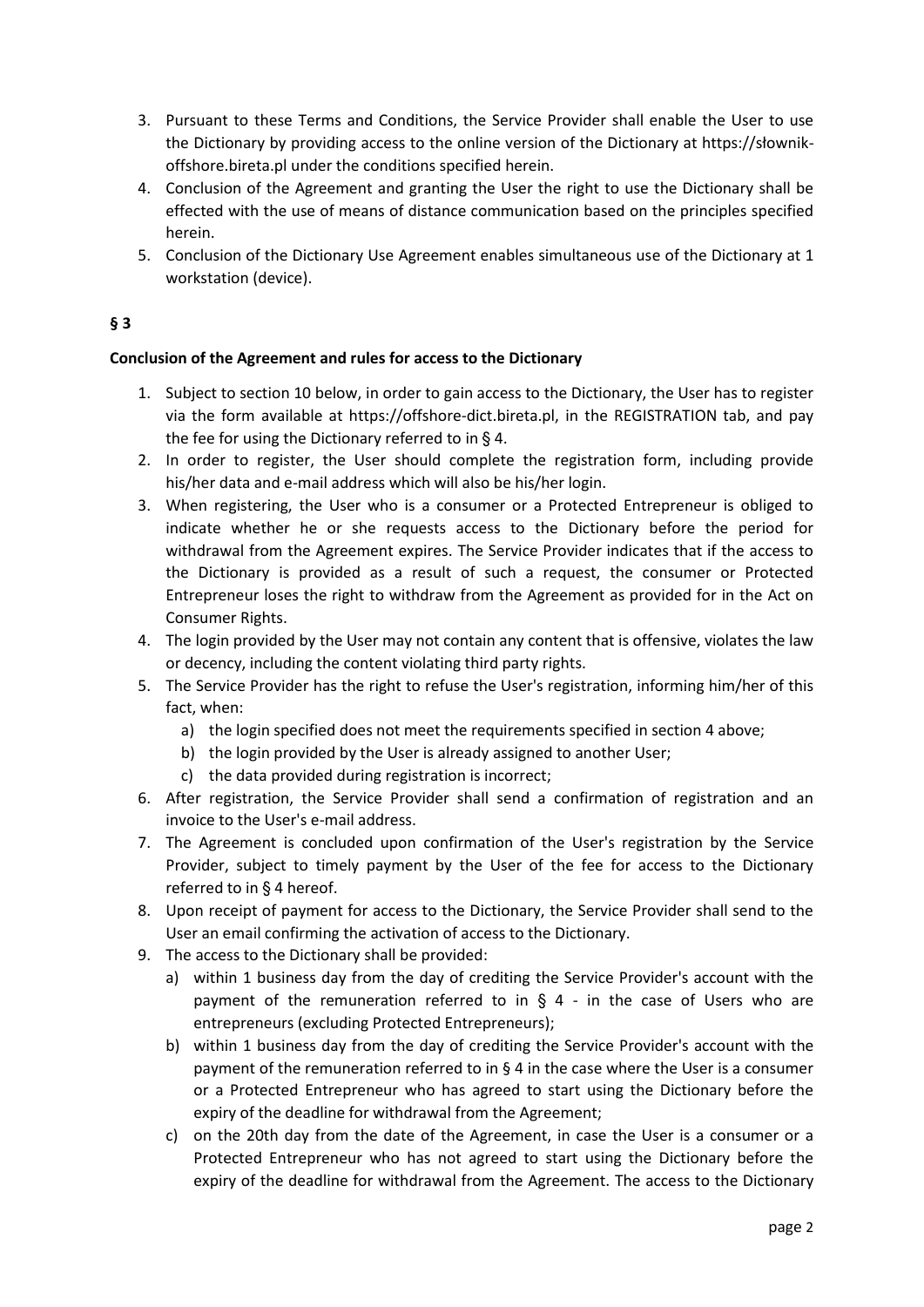may be provided only after the remuneration referred to in  $\S$  4 of the Agreement has been credited to the Service Provider's account

- 10. Notwithstanding the above, the User may obtain free access to the Dictionary for a trial period. The trial period for using the Dictionary is 3 days. In order to start using the Dictionary on a trial basis, the User must first register using the form available at https://offshore-dict.bireta.pl in the REGISTRATION tab and click the "I am ordering for the trial period" button below the registration form. After completing the above steps, the Service Provider shall send the User an e-mail confirming the activation of the access to the Dictionary for the trial period. Once the trial period is over, the Service Provider shall notify the User via e-mail about cancellation of the access to the Dictionary. The User may purchase access to the Dictionary for a period of 2 years in accordance with the rules specified in the Terms and Conditions by submitting a statement to that effect in a response to the e-mail from the Service Provider.
- 11. In case of technical problems related to registration or use of the Dictionary, the User should contact the Service Provider by sending an e-mail to [dict@bireta.pl](mailto:dict@bireta.pl) or by calling +48 22 648 55 77 on business days.
- 12. Access to the Dictionary is each time possible after logging in (entering login and password).
- 13. The Service Provider indicates that the e-mail address provided by the User during registration will be used by the Service Provider to contact the User in all matters related to the conclusion and performance of the Agreement.

### **§ 4**

#### **Rights and obligations of the User and Service Provider**

- 1. In order to use the Dictionary, the User should meet the following technical requirements: have access to the Internet; have an e-mail account; have an up-to-date web browser that supports HTML5.
- 2. The User should use legal software and use appropriate anti-virus protection.
- 3. The Service Provider reserves that the installation or use of the Dictionary may involve standard risks related to the use of the Internet, in particular the risk of malicious software entering the User's ICT system and device, as well as unauthorized access to the User's data by third parties. The Service Provider shall not be liable for damage suffered by the User caused by Internet risks, in particular hacking into the User's system, capturing passwords by third parties, infecting the User's system with viruses, unless the above occurred through the fault of the Service Provider or persons for whom the Service Provider is liable.
- 4. The User is obligated:
	- a) to use the Dictionary in compliance with this Agreement;
	- b) to refrain from delivering unlawful content
	- c) to refrain from taking any actions that may impede or disrupt the operation of the Dictionary or the website on which the Dictionary is provided in a manner troublesome to the Service Provider or other Users,
	- d) not to use the Dictionary contrary to the law, decency, or in a manner infringing the rights or personal interests of third parties or the rights or interests of the Service Provider,
	- e) not to make any attempts to decompile the Dictionary code or to derive its source code
	- f) refrain from any actions aiming at creating computer programs based on the Dictionary with similar intended use or functions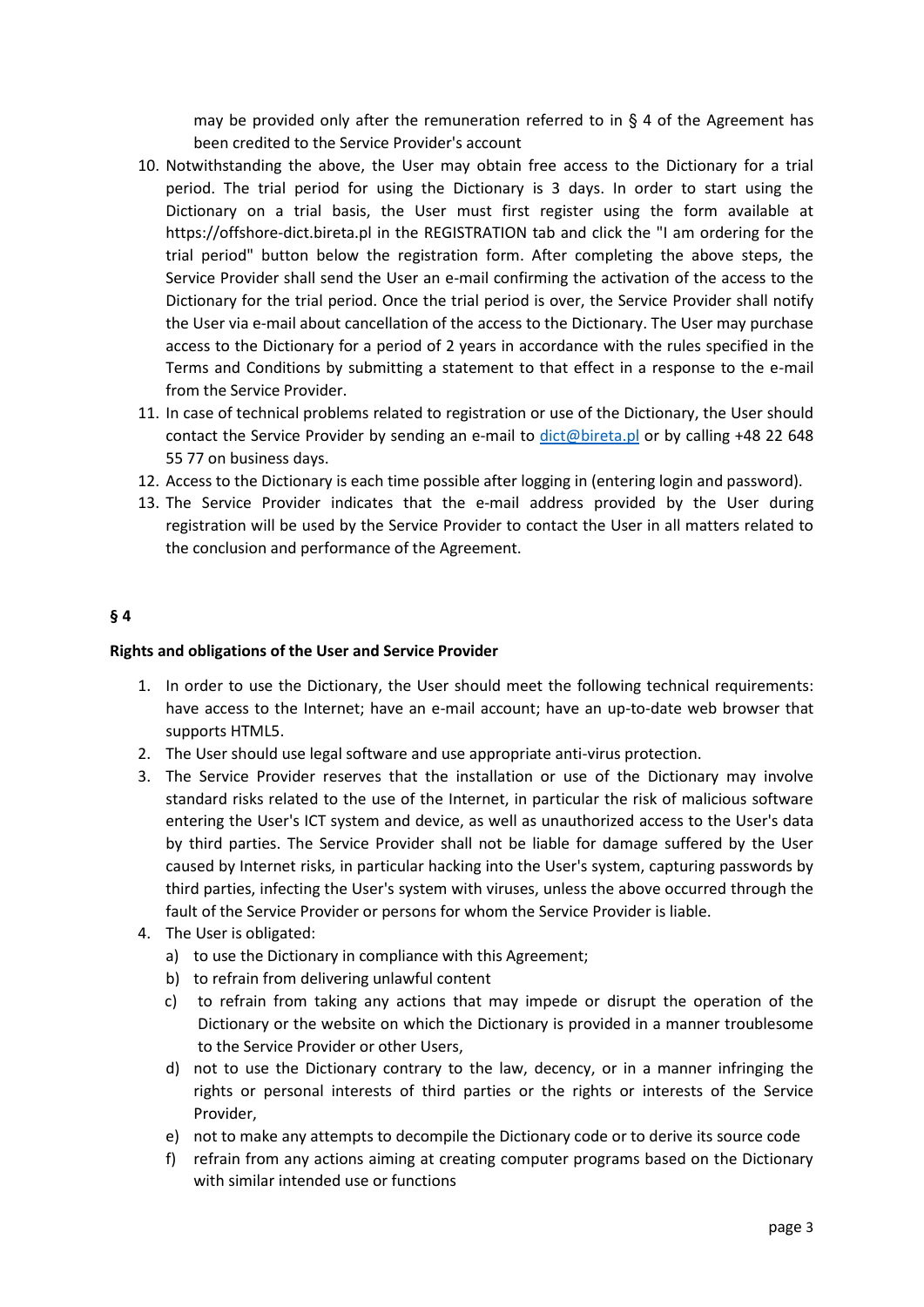- 5. The Service Provider is obligated:
	- a) to provide access to the Dictionary without defects;
	- b) to timely perform obligations under this Agreement;

### **§ 5**

## **Remuneration**

- 1. For the User's access to the Dictionary during the term of the Agreement (2 years), the User shall pay a one-time remuneration to the Service Provider in the gross amount of PLN 244.77 (PLN 199.00 net + 23%VAT).
- 2. The remuneration shall be paid by transfer to the Service Provider's bank account no. PL 05 1050 1025 1000 0022 6647 7070 within 7 days from the date of delivery of the VAT invoice to the User.
- 3. The VAT invoice shall be delivered to the User electronically, to the e-mail address provided by the User upon registration.
- 4. The access to the Dictionary shall be activated after the Service Provider has posted the payment of the remuneration by the User and sent an e-mail confirming the activation to the User.

## **§ 6**

## **Complaints**

- 1. If the Dictionary does not work correctly, the User shall submit a complaint to the Service Provider via e-mail to [dict@bireta.pl](mailto:dict@bireta.pl), entering "COMPLAINT" in the subject line.
- 2. The complaint should contain the designation of the User lodging the complaint and a brief description of the event justifying the complaint.
- 3. Complaints shall be considered by the Service Provider within 14 calendar days of lodging thereof.
- 4. Information on how the complaint will be handled shall be sent in electronic form to the User's e-mail address. There is no charge for considering the complaint.
- 5. After completing the complaint process, the User who is a consumer may also use the online dispute resolution system platform for consumers and entrepreneurs at the EU level (the socalled ODR platform). The platform and information about the rules of the system operation are available at:<http://ec.europa.eu/consumers/odr>

# **§ 7**

## **Principles of personal data processing**

- 1. The Service Provider is the controller of the personal data provided by the User.
- 2. The Service Provider processes the following categories of the User's personal data: identification data (first name, last name), contact data (address, e-mail address), NIP (tax identification number).
- 3. Detailed information on the processing of personal data by the Service Provider is available at https://www.bireta.pl/en/about-us/protection-of-personal-data/#gdpr-5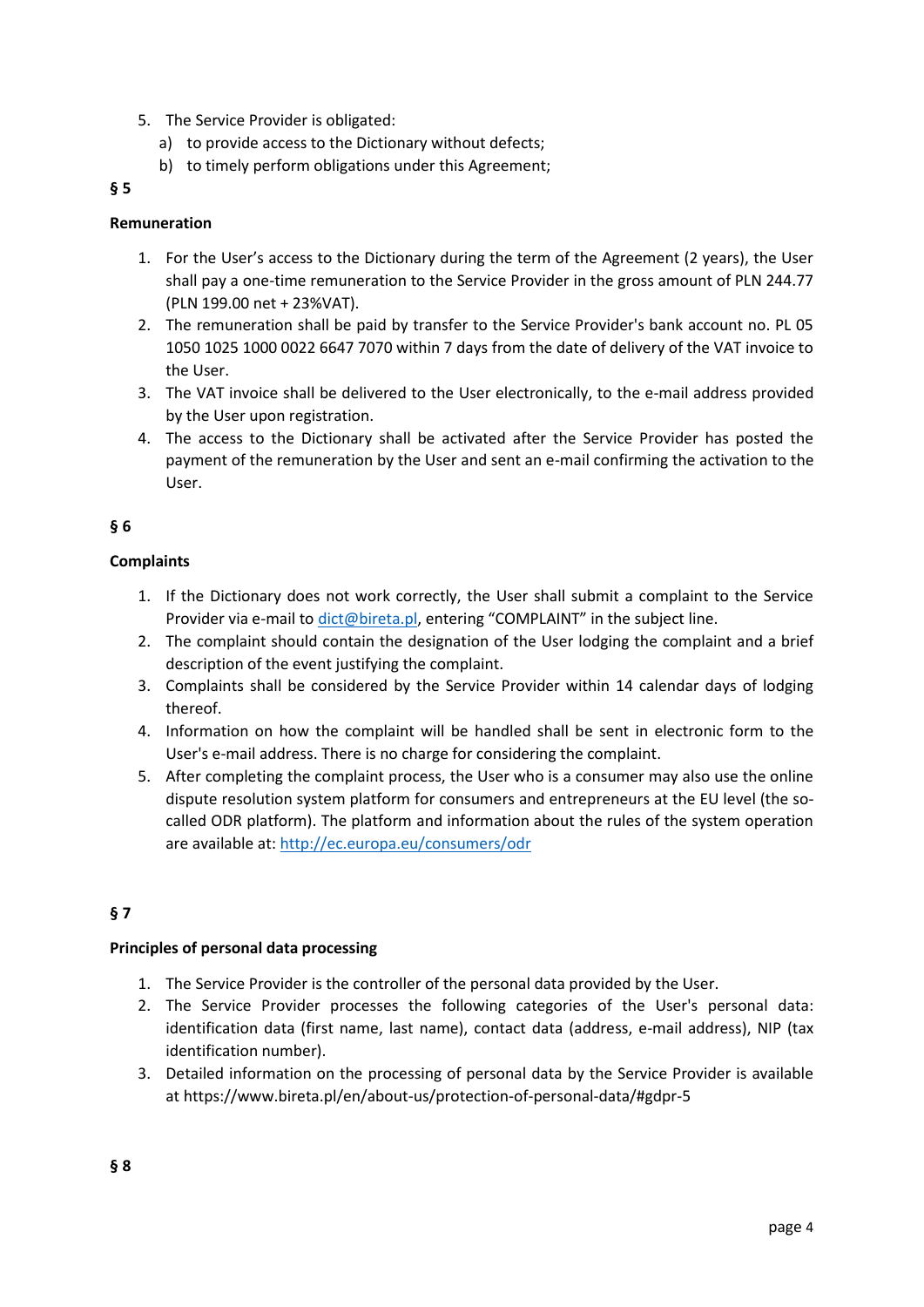#### **Right to withdraw from the Agreement**

- 1. Users who are entrepreneurs, except for Protected Entrepreneurs, shall not have the right to withdraw from this Agreement.
- 2. If the User is a consumer or a Protected Entrepreneur who, at his/her own request, has started using the Dictionary before the expiry of the deadline for withdrawal from the Agreement, such User shall not have the right to withdraw from the Agreement concluded remotely, as referred to in Article 27 of the Act on Consumer Rights.
- 3. If the User is a consumer or a Protected Entrepreneur who has **not expressed a wish to** start using the Dictionary before the expiry of the deadline for withdrawal from the Agreement, such User shall have the right to withdraw from this Agreement without giving reasons and without incurring costs, within 14 days from the date of conclusion hereof.

### **§ 9**

### **Exercise of the right to withdraw from the Agreement by consumers or Protected Entrepreneurs**

- 1. If the User who is a consumer or Protected Entrepreneur exercises the right to withdraw from the Agreement, as provided in  $\S$  7 section 3 above, the following provisions shall apply:
	- a) The User may withdraw from the Agreement by submitting a notice of withdrawal from the Agreement to the Service Provider. The notice may be submitted on a form whose specimen is attached as Appendix No 1 to these Terms and Conditions.
	- b) To meet this deadline, it is sufficient to send the notice prior to the deadline.
	- c) The notice of withdrawal from the Agreement may be submitted by the User electronically. In this case, the User may also withdraw from the Agreement using the specimen withdrawal form attached as Appendix No 1 to the Agreement, by sending the completed form to [dict@bireta.pl](mailto:dict@bireta.pl)
- 2. If the User exercises the right to withdraw from the Agreement referred to in  $\S$  7 section 3, the Service Provider shall immediately send to the User, on a durable carrier, a confirmation of receipt of the notice of withdrawal from the Agreement submitted electronically.
- 3. In the event of withdrawal from the Agreement, the Agreement shall be deemed not concluded.
- 4. If the User who is a consumer or Protected Entrepreneur exercises his/her right to withdraw from the Agreement, as referred to in § 7 section 3, the Service Provider is obliged to refund to the User all payments made by him/her without delay, but no later than within 14 days from the date of receipt of the User's notice of withdrawal from the Agreement.
- 5. The Service Provider shall refund the payment using the same method of payment as the User, unless the User has expressly agreed to a different method of refund that does not involve any costs for the User.
- 6. The User who is a consumer or Protected Entrepreneur and who has withdrawn from the Agreement in accordance with § 7 section 3 shall not bear the costs of delivery of the Dictionary by the Service Provider.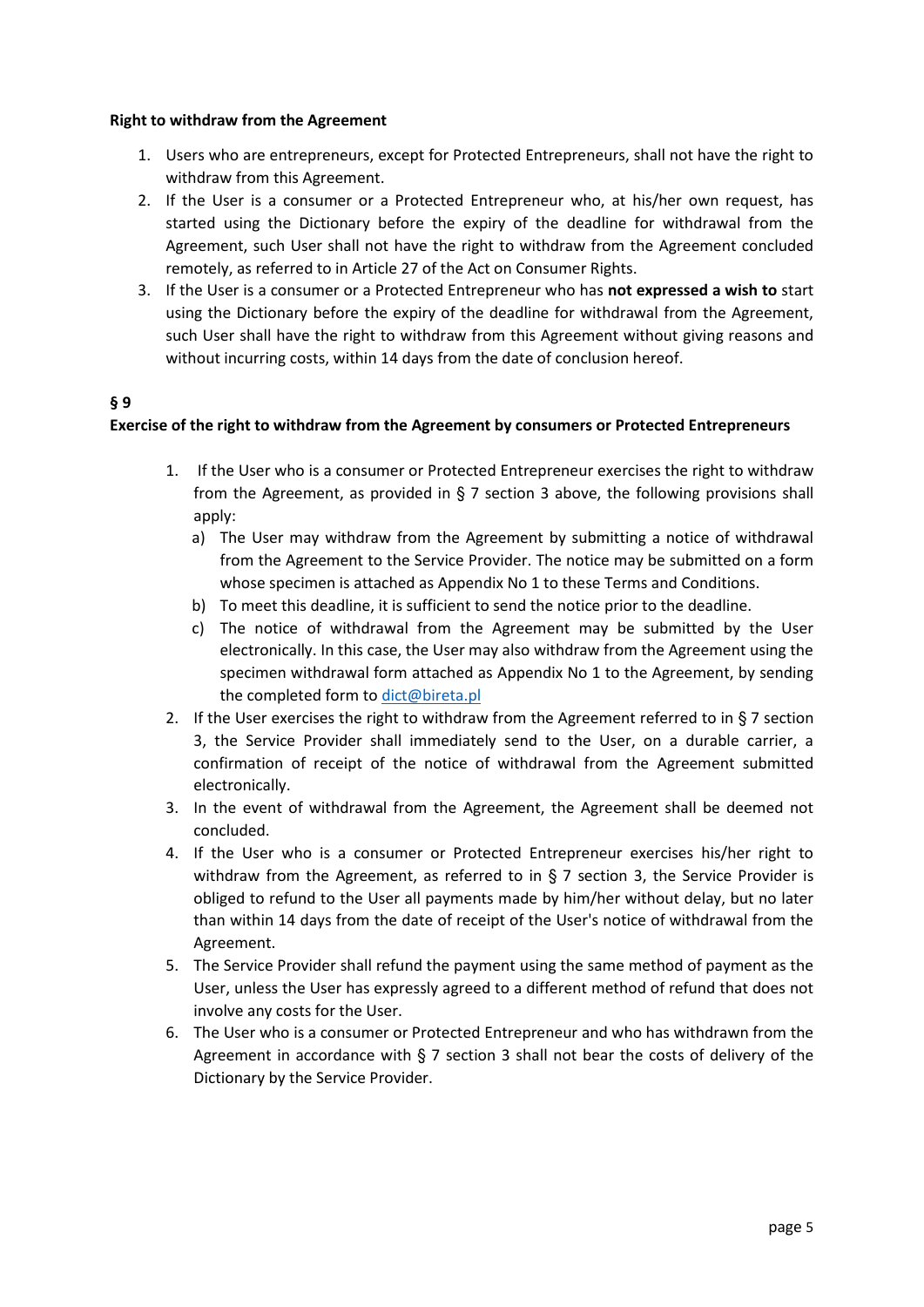## **Final provisions**

- 1. The Agreement is concluded for definite period of 2 (years) from the date of providing the User with access to the Dictionary. Upon expiry of the term of the Agreement, the User shall not have a possibility to use the Dictionary. It is possible to conclude another Agreement for a further period; for this purpose the User should contact the Service Provider.
- 2. If either Party breaches the provisions of this Agreement set forth in these Terms and Conditions, the other Party may terminate the Agreement without notice. If the Agreement is terminated for reasons relating to the User who is a consumer or Protected Entrepreneur, the Service Provider is obliged to set the User an appropriate period of time in advance to stop breaches, after the ineffective expiry of which the Service Provider may terminate the Agreement without notice.
- 3. To the extent not covered by these Terms and Conditions, the provisions of generally applicable law shall apply - in particular the Civil Code, Act on Copyright and Related Rights, Act on Rendering Electronic Services, and in the case of Users who are consumers or Protected Entrepreneurs - also the Act on Consumer Rights.
- 4. Unless otherwise specified in these Terms and Conditions, contact with the Service Provider in matters related to the concluded Agreement is possible at [dict@bireta.pl](mailto:dict@bireta.pl) or on business days by calling +48 22 648 55 77.

page 6

## **§ 10**